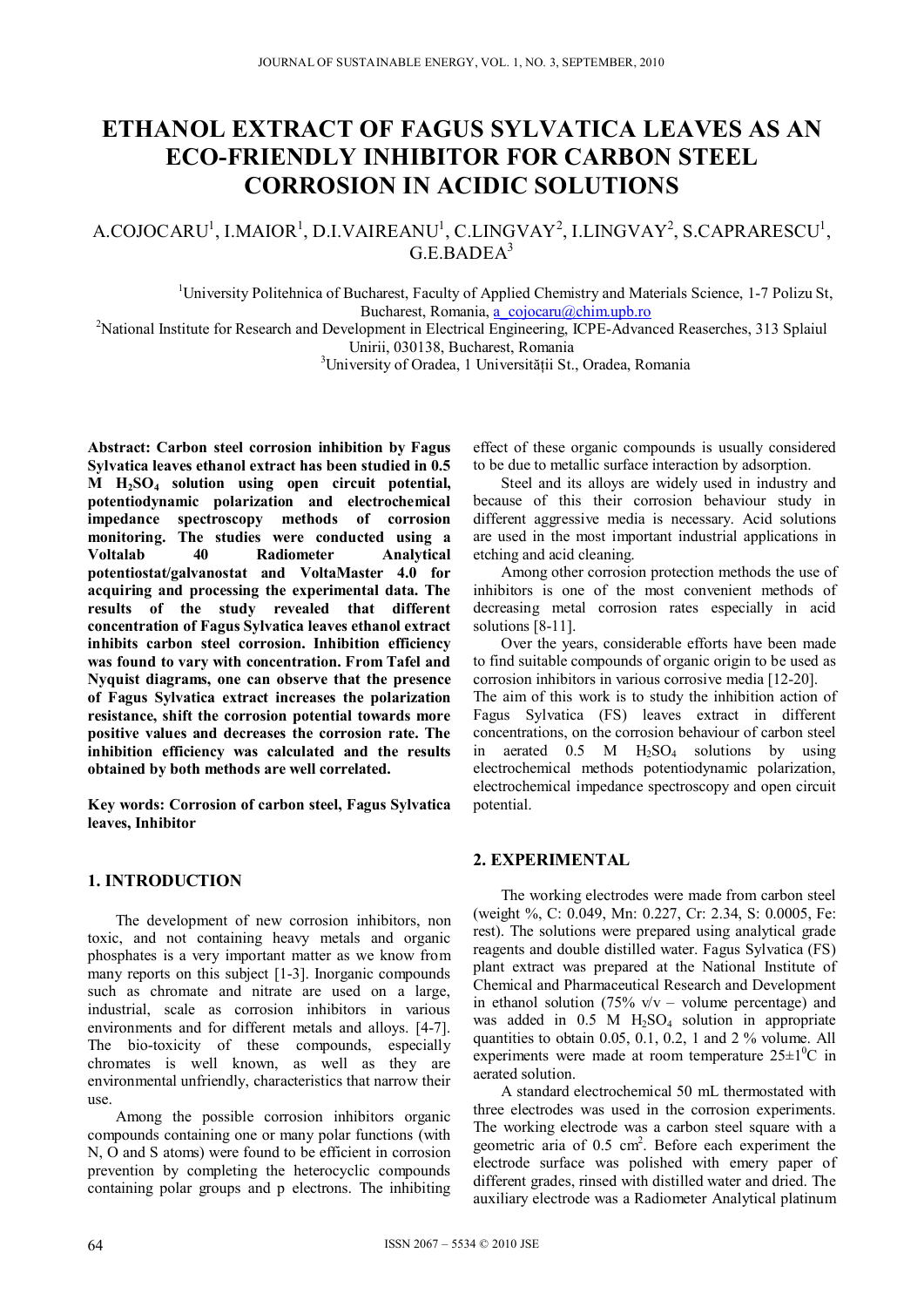electrode with the surface of  $1.13 \text{ cm}^2$  and the reference electrode was a Radiometer Analytical saturated silver/silver chloride electrode immersed directly into the solution. All potentials in the text are referred to this reference electrode.

All the measurements were carried out using a Voltalab 40, Radiometer Analytical potentiostat/galvanostat interfaced with a computer using VoltaMaster 4.0 software for data acquisition and data processing. The test solutions were thermostated during all the experiments.

Before polarisation and EIS measurements, the working electrode was introduced in the test solution and left for 30 min to attain the open circuit potential at which the system had been stabilized. Polarization curve measurements were obtained at a scan rate of 20 mV/min starting from cathodic potential going to anodic direction. The open-circuit potential (OCP) versus time and potentiodynamic polarization curves were recorded. The OCP was measured for 30 minutes before starting the potentiodynamic polarization experiments.

Electrochemical impedance spectroscopy (EIS) was carried out at the open-circuit potentials in the frequency range 100 kHz– 50 mHz with a sinusoidal potential perturbation of 10mV amplitude. The data of impedance spectra results were fitted on equivalent circuits, a Randles type circuit, using ZView software and the impedance parameters polarization resistance  $R_p$  and double layer capacitance  $C_{d}$  were obtained.

#### **3. RESULTS AND DISCUSSIONS**

#### Open circuit potential

The variation of potential in open circuit does not provide direct information regarding the corrosion kinetics. However it provides qualitative information regarding the system thermodynamics. The potentials in open circuit have been measured as a function of immersion time for carbon steel samples immersed in an aerated unstirred solution of  $H_2SO_4$  0.5 M in the absence and in the presence of some concentrations of various Fagus Sylvatica extract at  $25^{\circ}$ C the obtained results being presented in Figure 1. The measurement of open circuit potential variation versus time for the working electrode is important for the determination of corrosion fields, the partial and complete inhibition processes and for the determination of appropriate inhibition concentrations [21].



Fig. 1 Open circuit potential variation versus time for carbon steel in H<sub>2</sub>SO<sub>4</sub> 0.5 M solution without and with **various concentrations of FS extract, 250 C** 

As one can see in Figure 1 the presence of plant extracts greatly influence the value of OCP for all cases tending it towards more electropositive values. These results suggest that adding the plant extracts one can obtain an inhibition of corrosion for carbon steel in sulphuric acid solution. The variation of OCP towards more electropositive values indicates the covering of metallic surfaces with products that decrease the corrosion rate.

In some cases, the OCP is shifted at the beginning towards more electronegative values and after a period of time the potential is shifted towards more electropositive values. This behaviour can be attributed to an initial dissolution process followed by the formation of a protective layer absorbed on the electrode surface. Potentiodynamic polarization results

In Figure 2 are presented the potentiodynamic polarization curves for carbon steel in  $H<sub>2</sub>SO<sub>4</sub>$  0.5 M solution in the absence and in the presence of various concentrations of Fagus Sylvatica extract at  $25^{\circ}$ C.

The electrochemical corrosion parameters: corrosion potential, E<sub>corr</sub>, corrosion current density, i<sub>corr</sub>, anodic and cathodic Tafel slopes,  $b_a$  and  $b_c$ , resulting from the polarization curves are presented in Table 1.

The inhibition efficiency  $(IE, %)$  was calculated with the equation [22]:

$$
IE = \left(1 - \frac{i_{corr}}{i_{corr}^0}\right) \times 100, \frac{\%}{10}
$$
 (1)

where  $i_{corr}^0$  and  $i_{corr}$  are the corrosion current densities of carbon steel electrode in  $0.5$  M  $H<sub>2</sub>SO<sub>4</sub>$  solution without and with different concentration of Fagus Sylvatica extract respectively.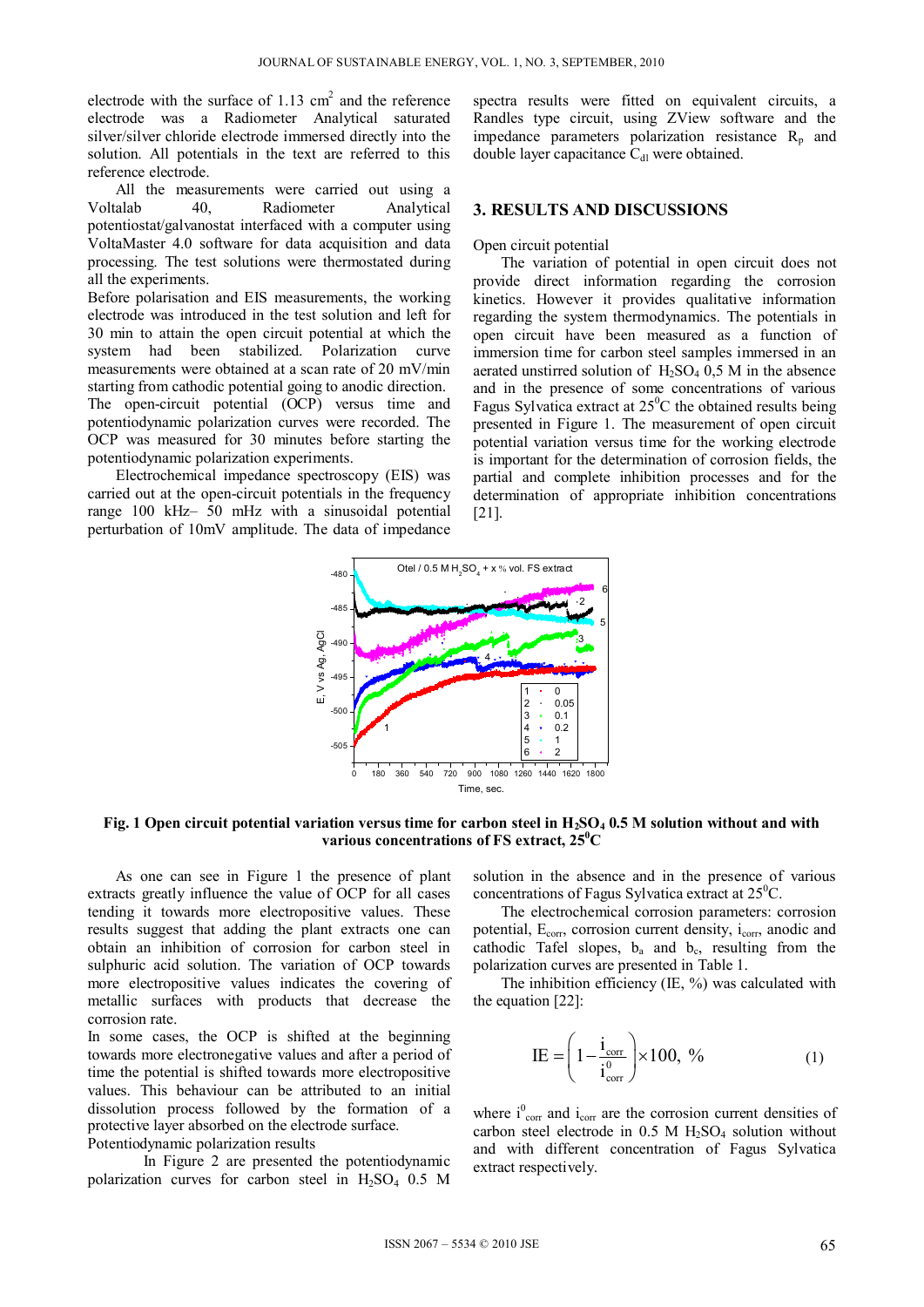

Fig. 2 Tafel plots of carbon steel immersed in  $0.5$  M  $\rm{H_2SO_4}$  with or without Fagus Sylvatica extract, 25 $^0C$ 

As can be seen from the results presented in Table 2 the presence of Fagus Sylvatica extract results in the decrease of the corrosion current density, i<sub>corr</sub>, for all the extract concentrations. Moreover, in the presence of plant extract the values of corrosion potential  $E_{\text{corr}}$  are shifted, generally, towards more electropositive values compared to the value obtained in the absence of Fagus Sylvatica extract.

The corrosion current densities, as can be seen from Figure 2, slowly decrease, indicating that Fagus Sylvatica extract is acting on both anodic and cathodic reaction rates, but having a higher influence on the cathodic reaction, therefore, Fagus Sylvatica extract could be classified as a mixed-type inhibitor with predominant cathodic effectiveness.

| ີ                     |                                          |                                 |                                     |                  |                 |                |          |
|-----------------------|------------------------------------------|---------------------------------|-------------------------------------|------------------|-----------------|----------------|----------|
| FS conc.,<br>$%$ vol. | $I_{\text{corr}}$<br>$mA \times cm$<br>2 | $E_{corr}$<br>$mV/Ag$ ,<br>AgCl | $R_p$ , $\Omega \times \text{cm}^2$ | $-b_c$<br>mV/dec | $b_a$<br>mV/dec | $\theta$       | IE, $\%$ |
| $\overline{0}$        | 0.7383                                   | $-483$                          | 44.66                               | 110              | 74              | $\overline{a}$ |          |
| 0.05                  | 0.1467                                   | $-478$                          | 69.58                               | 75               | 44              | 0.801          | 80.13    |
| 0.1                   | 0.3015                                   | $-496$                          | 46.12                               | 88               | 64              | 0.592          | 59.16    |
| 0.2                   | 0.3606                                   | $-482$                          | 43.25                               | 104              | 61              | 0.512          | 51.16    |
|                       | 0.3362                                   | $-471$                          | 46.63                               | 113              | 53              | 0.545          | 54.46    |
| 2                     | 0.2072                                   | $-465$                          | 72.42                               | 113              | 44              | 0.719          | 71.93    |

Table 1 Kinetic parameters derived from Tafel plots of carbon steel immersed in 0.5 M H<sub>2</sub>SO<sub>4</sub> with or without  $\text{FS}, 25^{\circ} \text{C}$ 

The anodic and cathodic Tafel slopes (Table 1),  $b_a$ and  $b<sub>c</sub>$ , have a small change, indicating that the inhibiting action occurred by simply blocking the available anodic and cathodic active areas on the metal surface.

The calculated inhibition efficiencies show that a good inhibition action of Fagus Sylvatica is obtained at the highest studied concentration but also for the lowest one. The anodic Tafel slopes,  $b_a$  slowly decreases in the solution with FS extract showing small changes in steel corrosion mechanism.

The degree of surface coverage  $\theta$  of the metal surface is calculated using the equation [23]:

$$
\theta = 1 - \frac{i_{\text{corr}}}{i_{\text{corr}}^0} \tag{2}
$$

where  $i_{\text{corr}}^0$  and  $i_{\text{corr}}$  are the corrosion current densities in the absence and in the presence of inhibitor, respectively. The degree of surface coverage (Table 1) shows a uniform adsorption of plant extract on the metal surface.

#### Electrochemical impedance spectroscopy

 The corrosion behaviour of carbon steel in 0.5 M H2SO4 solution in the presence of Fagus Sylvatica extract was investigated by electrochemical impedance spectroscopy at  $25^{\circ}$ C after 30 minutes of immersion.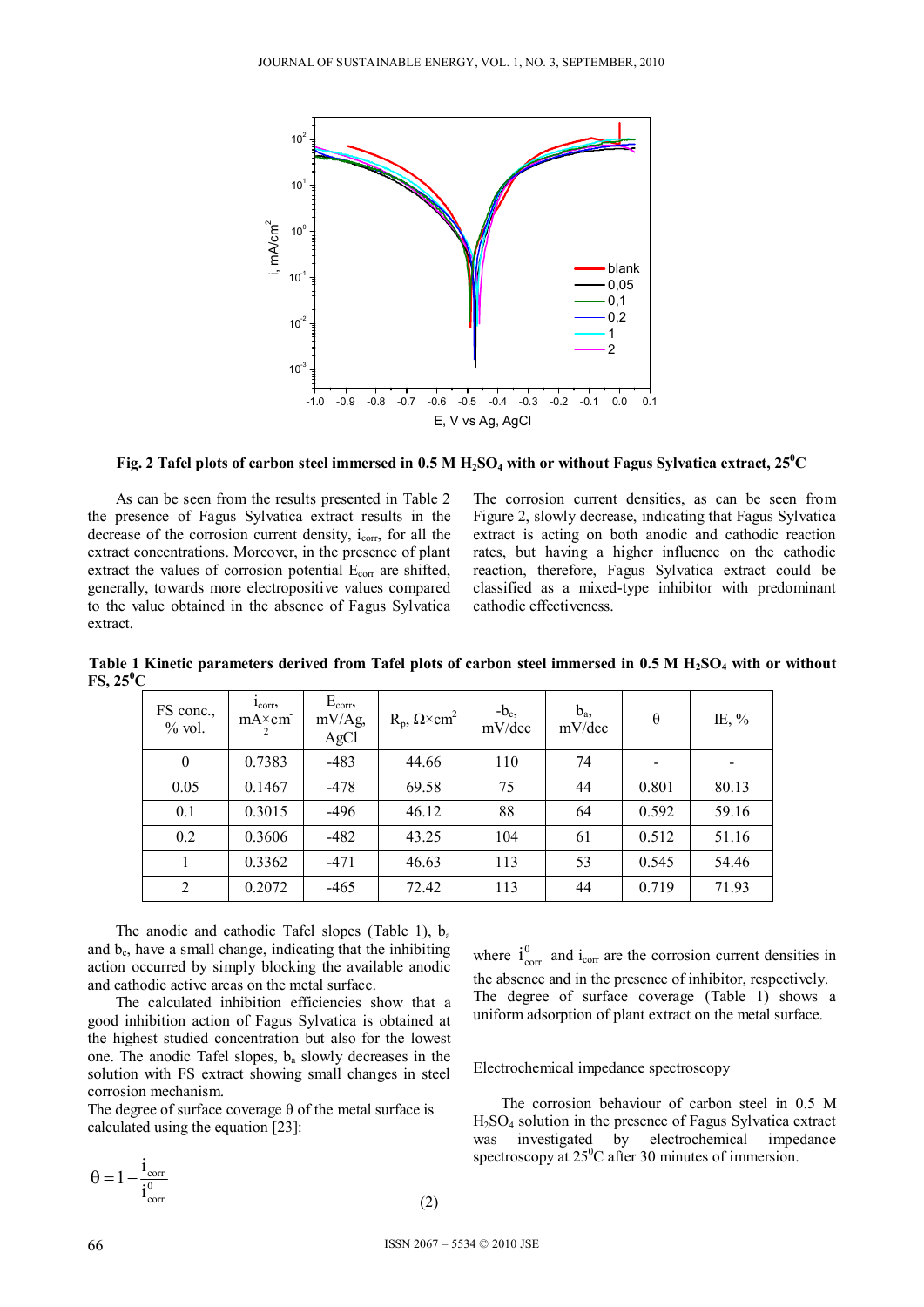Figure 3 shows the results of EIS experiments in the Nyquist representation at the respective open circuit potentials.

After analyzing the shape of Nyquist plots it is concluded that the curves are formed by a single capacitive semicircles, showing that the corrosion process was mainly charge transfer controlled [24, 25]. The general shape of the curves is very similar throughout the whole concentrations, indicating that almost no change in the corrosion mechanism occurred due to the inhibition action. The diameter of Nyquist plots increases with addition of Fagus Sylvatica extract.



Fig. 3 Impedance plots of carbon steel immersed in  $0.5$  M  $H_2SO_4$  with or without FS,  $25^0C$ 

It is clear from Figure 3 that the semicircles obtained are depressed. This behaviour can be attributed to electrode surface state and frequency dispersion effects [24, 26].

Various electrochemical parameters derived from Nyquist plots are calculated and listed in Table 2. The values of  $R_p$ were given by subtracting the high frequency impedance from the low frequency one, as follows:

$$
R_p = Z_{Re} \text{ (at low frequency)} - Z_{Re} \text{ (at high frequency)} \text{ where } R_p \text{ and } R_p^0 \text{ are the values of the polarization resistance in the absence and in the presence of the polarization.}
$$

where  $Z_{\text{Re}}$  is the real component of the impedance.

A high value of polarization resistance indicates an increased corrosion resistance.

The values of electrochemical double layer capacitance  $C_{dl}$  were calculated at the frequency  $f_{max}$ , at which the imaginary component of the impedance is maximal (-  $Z_{\text{max}}$ ) by the following equation [23]:

$$
C_{\rm dl} = \frac{1}{2\pi f_{\rm max} R_{\rm p}}\tag{4}
$$

The values of percentage inhibition efficiency (IE, %) were calculated from the values of  $R_p$  according to the following equation [27]:

IE, % = 
$$
\left(1 - \frac{R_p}{R_p^0}\right) \times 100
$$
  
(5)

resistance in the absence and in the presence of the inhibitor respectively.

The impedance data listed in Table 2 indicate that the values of  $R_p$  and IE, % increase while the values of  $C_{d}$  are found to decrease in the presence of inhibitor. The behaviour can be attributed to a decrease in dielectric constant and/or an increase in the thickness of the electrical double layer, suggesting that the inhibitiro molecules act by adsorption mechanism at carbon steel/acid interface [28]. Bode plots are shown in Figure 4. The plots indicate the presence of one time constant corresponding to one depressed semicircle that was obtained in case of Nyquist plots. The highest inhibition efficiency value was obtained at the lowest Fagus Sylvatica concentration (0.05%).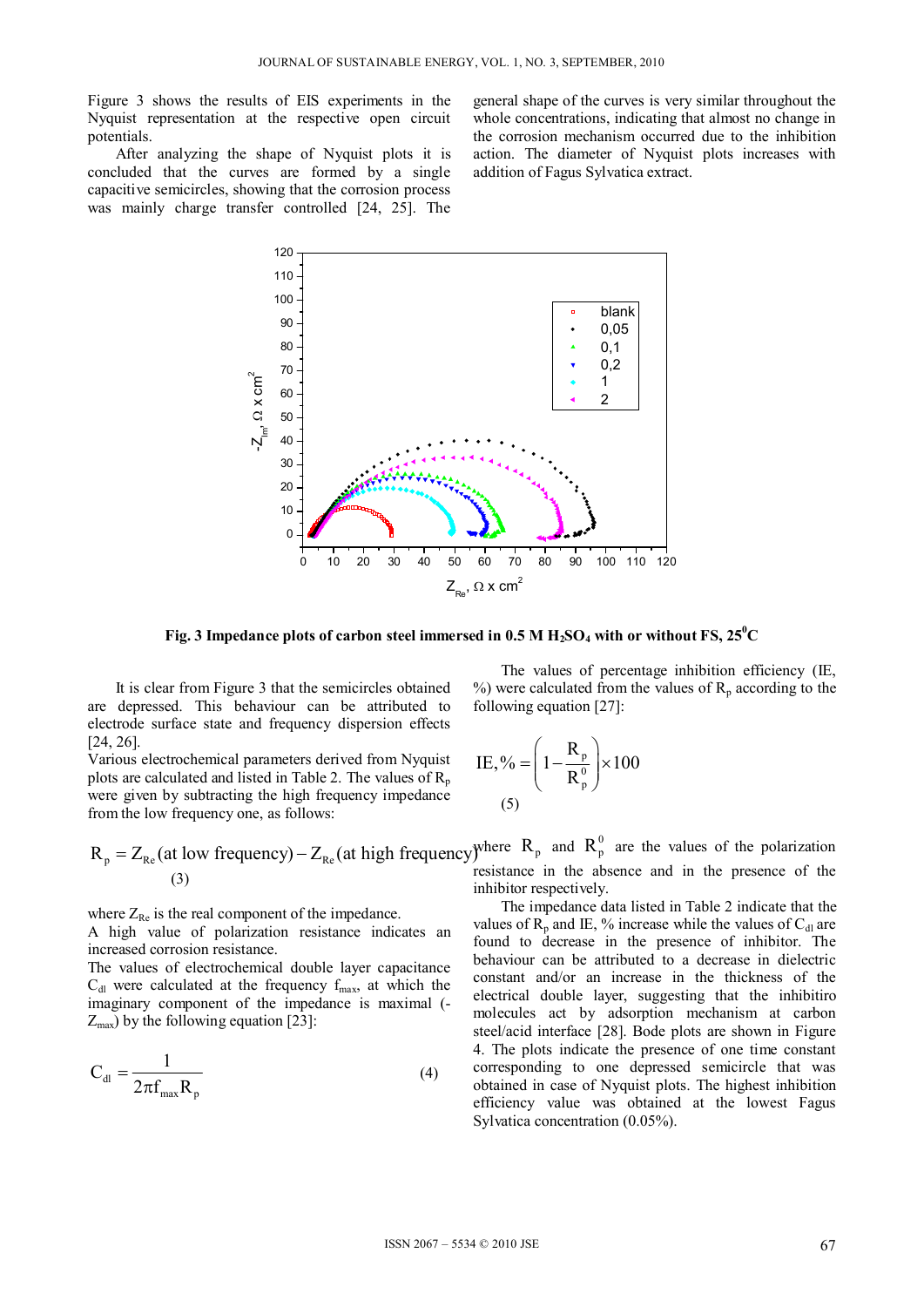

Fig. 4 Bode plots for steel in  $0.5$  M  $\rm H_2SO_4$  solution with various Fagus Sylvatica concentrations 25  $^{\rm 0}$ C

The thickness of the protective layer increases with increase in inhibitor concentration since more molecules will adsorb electrostatically on the electrode surface. This process can give a noticeable decrease of  $C_{\rm dl}$ , a trend that is in accordance with Helmholtz model given by the equation [28]:

$$
C_{\rm dl} = \frac{\varepsilon_{\rm r} \cdot \varepsilon_0 \cdot A}{d} \tag{6}
$$

where d is the thickness of the protective layer,  $\varepsilon_r$  is the dielectric relative constant of the medium,  $\varepsilon_0$  is the vacuum permitivity and A is the effective surface aria of the electrode. The  $C_{dl}$  value is always smaller in the presence of the inhibitor than in the absence as a result of the effective adsorption of the inhibitor.

By knowing the above described parameters one may now calculate the thickness of the protective layer and hence to compare the effectiveness of each individual inhibitor [29].

| FS conc. % vol. | $R_p, \Omega \times cm^2$ | $C_{\rm dl}$ , $\mu$ F <sub>cm</sub> <sup>-2</sup> | $\varphi$ <sub>max</sub> ,<br>degree | IE, % |
|-----------------|---------------------------|----------------------------------------------------|--------------------------------------|-------|
| $\theta$        | 24.79                     | 130.5                                              | $-50$                                |       |
| 0.05            | 81.25                     | 79.77                                              | $-53$                                | 69.47 |
| 0.1             | 58.23                     | 80.44                                              | $-52$                                | 57.43 |
| 0.2             | 53.54                     | 43.29                                              | $-50$                                | 53.7  |
|                 | 57.77                     | 91.30                                              | $-49$                                | 57.09 |
| $\mathcal{D}$   | 70.05                     | 90.38                                              | $-48$                                | 64.61 |

Table 2 The impedance parameters and the percent of protection efficiency for steel in 0.5 M H<sub>2</sub>SO<sub>4</sub> solution **containing different concentration of Fagus Sylvatica 250 C** 

For comparison, the variation of the values of percentage inhibition efficiency (IE, %) with the inhibitor

concentration obtained from potentiodynamic polarization and EIS technique are shown in Figure 5.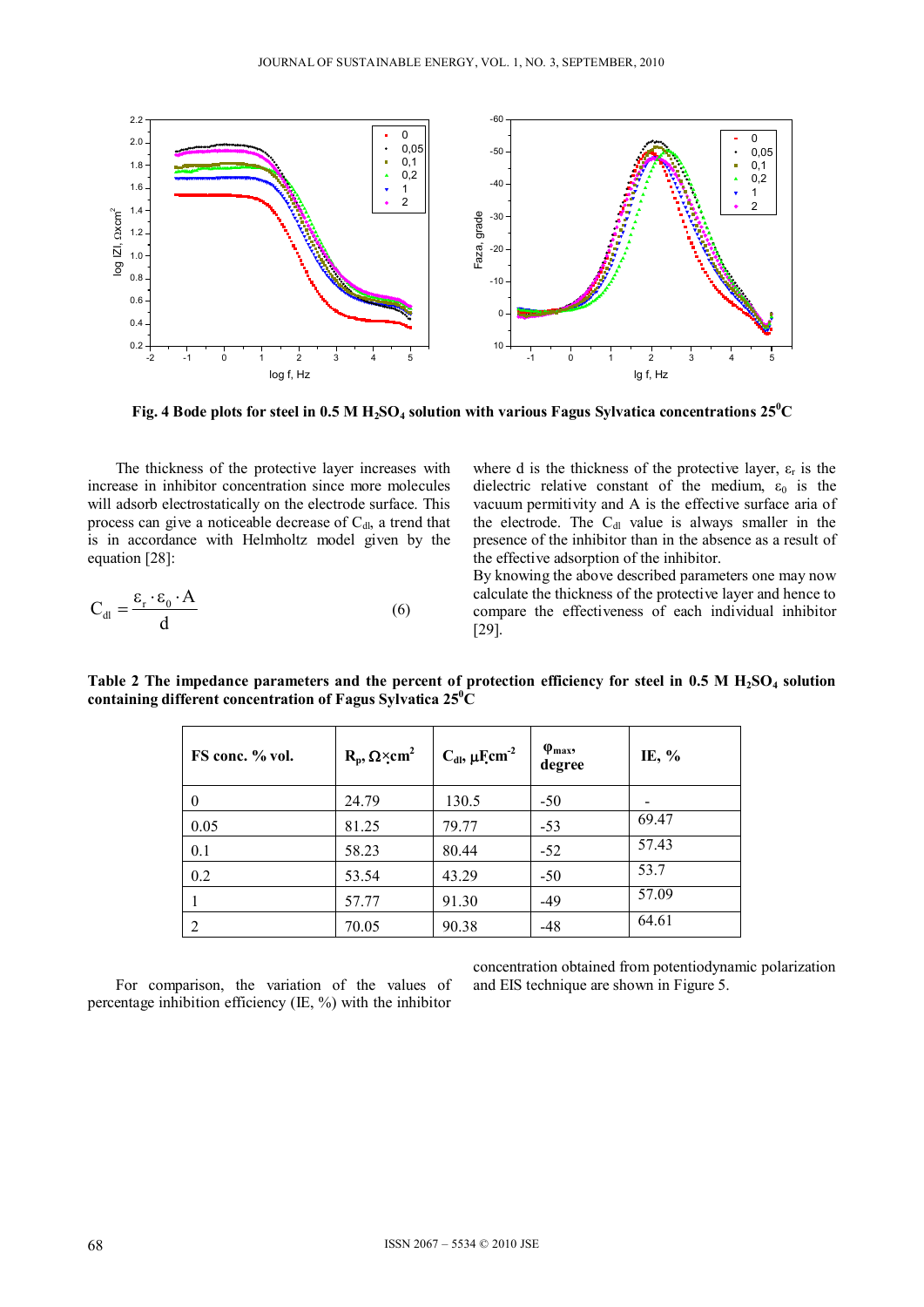

**Fig. 5 Relationship between inhibition efficiency IE, and Fagus Sylvatica extract concentration for steel in 0.5 M**   $H_2SO_4$ ,  $25^{\circ}C$ 

 It can be observed that the best inhibition efficiencies were obtained for 0.05 and 2 % vol. Fagus Sylvatica concentrations. The results indicate good agreement between the values of corrosion efficiency as obtained from the impedance technique and polarization measurements. It can be concluded that the corrosion rate depends on the chemical nature of the electrolyte rather than the applied technique.

 The Nyquist plots were analyzed by fitting the experimental data to a simple equivalent circuit model, Figure 6, that include the solution resistance,  $R_s$  and the constant phase element (CPE) which is placed in parallel to polarization resistance element  $R_p$ . The  $R_p$  value is a measure of electron transfer across the surface and is inversely proportional to corrosion rate.



**Fig. 6 Proposed equivalent electrical circuit for steel**  interface in 0.5 M H<sub>2</sub>SO<sub>4</sub> solution without and with **Fagus Sylvatica extract** 

The electrode impedance, Z, in this case is represented by the mathematical equation [27]:

$$
Z = R_{s} + \left[ \frac{R_{p}}{1 + (2 \cdot \pi \cdot f \cdot R_{p} \cdot C_{d})^{\alpha}} \right]
$$
 (7)

were  $\alpha$  denotes an empirical parameter,  $0 \le \alpha \le 1$ .

To compensate for non-homogeneity in the system, the capacitance was implemented as a constant phase element (CPE) that is defined by two values, T and n. The impedance, Z, of CPE is presented by equation [27]:

$$
Z_{\rm CPE} = T^{-1} (j\omega)^{-n} \tag{8}
$$

were  $\omega$  is the angular frequency in rad×s<sup>-1</sup>,  $\omega = 2\pi f$  and f is the frequency in Hz. If n equals 1 then  $Z_{\text{CPE}}$  is identical to that of a capacitor  $Z_C = (j\omega C)^{-1}$  were C is the capacitance. In fact a capacitor is actually a constant phase element with a constant phase angle of  $90^\circ$ . For a non-homogeneous system, n values ranges from 0.9 to 1. The capacitance of the double layer  $(C_{d})$  is calculated from equation (4), where  $f_{\text{max}}$  is the frequency at the maximum height of the semicircle on the imaginary axis.

Table 3 Electrochemical fitting parameters of steel in 0.5 M H<sub>2</sub>SO<sub>4</sub> in the absence and in the presence different **concentration of Fagus Sylvatica extract** 

| Fagus Sylvatica       | $R_s$ , $\Omega \times \text{cm}^2$ | CPE1-T                  | CPE1-P | $R_p$ , $\Omega \times \text{cm}^2$ |
|-----------------------|-------------------------------------|-------------------------|--------|-------------------------------------|
| concentration, % vol. |                                     | $\mu$ F/cm <sup>2</sup> |        |                                     |
| $\theta$              | 2.42                                | 244.2                   | 0.89   | 27.2                                |
| 0.05                  | 3.371                               | 199.71                  | 0.79   | 101.1                               |
| 0.1                   | 3.816                               | 170.83                  | 0.85   | 61.84                               |
| 0.2                   | 4.008                               | 100.14                  | 0.86   | 56.39                               |
|                       | 3.676                               | 222.78                  | 0.84   | 46.95                               |
| $\overline{2}$        | 4.188                               | 221.25                  | 0.79   | 83.22                               |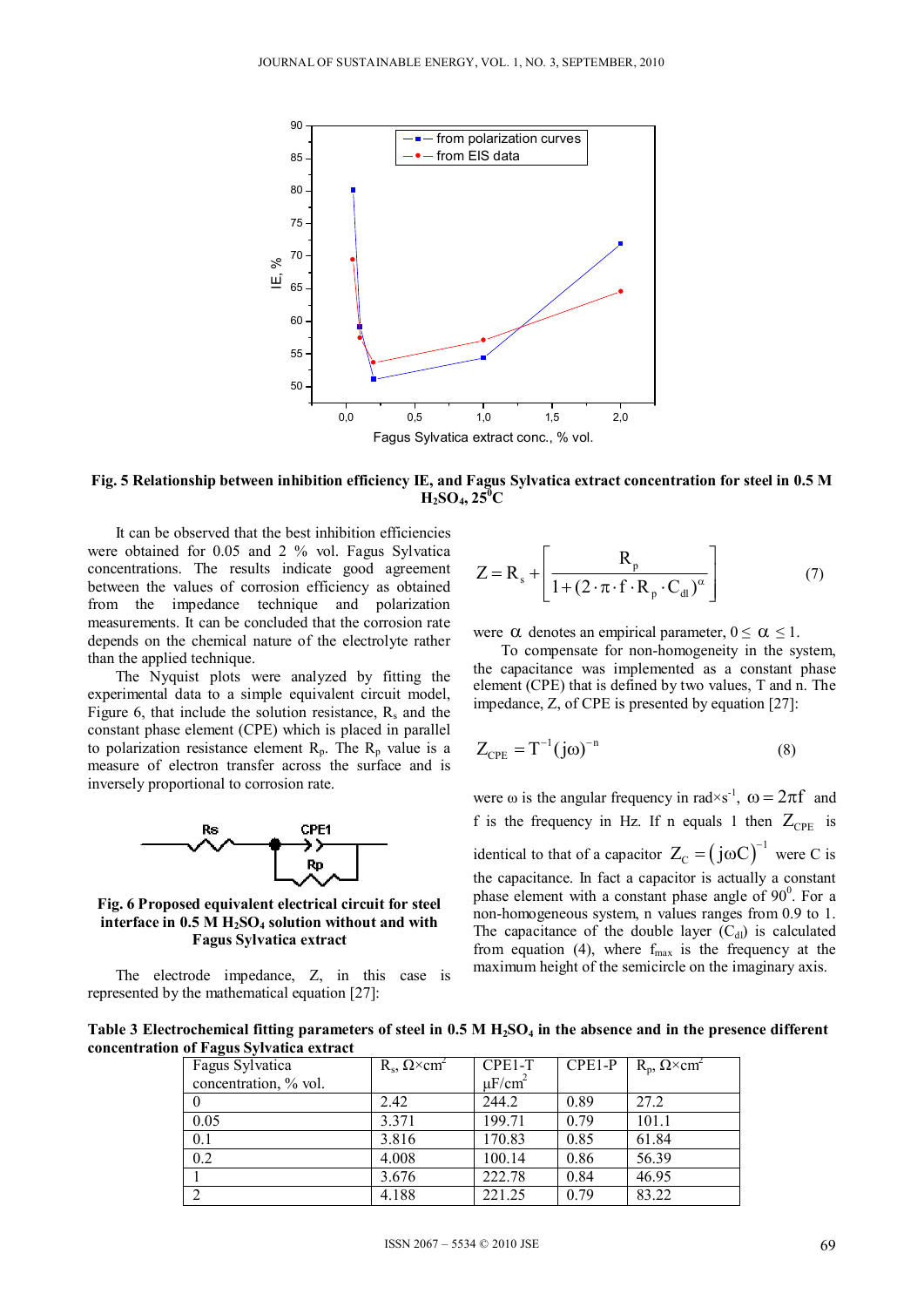The reaction parameters calculated from fitting the impedance results with the proposed equivalent circuit are presented in Table 3. The equivalent circuit was chosen as to obtain the best correlation between the experimental and the fitting data [30-32]. An example of the

expermental data and the fitted curve are shown in Figure 6. The correlation obtained, as can be seen, is very good.



Fig. 6 Example of the Nyquist and Bode plots for steel interface in 0.5 M H<sub>2</sub>SO<sub>4</sub> solution with 0.1% vol. Fagus Sylvatica extract, 25<sup>°</sup>C. Scattered points are the experimental data and solid lines show the model fit

The polarization resistance is increasing in the presence of Fagus Sylvatica extract, increase associated with a decrease of a double layer capacitance  $C_{dl}$ . The lowest concentration of Fagus Sylvatica correspond to the highest value of the polarization resistance.

#### **4. CONCLUSIONS**

In this paper the inhibition effect of Fagus Sylvatica ethanol extract on the corrosion behavior of carbon steel in  $0.5$  M  $H<sub>2</sub>SO<sub>4</sub>$  solution was investigated using the potentiodynamic polarization and electrochemical impedance spectroscopy methods. The results have showed that the studied plant extract has an inhibition effect on steel in sulphuric acid solution the best efficiencies being obtained for the 0.05% vol. Fagus Sylvatica concentration.

The open circuit potential variation versus time shows that an addition of the above mentioned plant extract shifts the OCP towards more electropositive values, suggesting that the studied plant extract can act as an inhibitor for the studied system.

From the polarization studies the results showed that the Tafel slopes, anodic and cathodic are both changed in the presence of Fagus Sylvatica indicating that the inhibiting action occurred by blocking the available anodic and cathodic active areas on the metal surface.

The higher inhibition efficiencies obtained were 80.13% in the presence of 0.05% vol. Fagus Sylvatica extract.

The electrochemical impedance spectroscopy measurements presented curves with a similar shape for the whole Fagus Sylvatica concentration range, formed by single capacitive semicircles, showing that the corrosion process was mainly charge transfer controlled. The diameter of Nyquist plots increases with addition of Fagus Sylvatica extract. The results obtained by both electrochemical methods are in good agreement.

The EIS results were analyzed by fitting the experimental data to a simple equivalent circuit model. The  $R_p$  value, a measure of electron transfer across the surface and is inversely proportional to corrosion rate has the highest value with the addition of 0.05% vol. Fagus Sylvatica extract.

Results showed that ethanol extract of Fagus Sylvatica leaves has good inhibition properties on the corrosion of carbon steel in aerated 0.5 M sulphuric acid solution at  $25^0C$ .

#### **Acknowledgements**

This research was financially supported by PLANTINHIB Project no. 72-166/2008 in the Romanian PN2 research program. Grateful acknowledgment is also made to Mrs. Mariana Andrei and Mr. Corneliu Andrei for the logistic support.

#### **REFERENCES**

- [1]. A.K. Satapathy, G. Gunasekaran, S.C. Sahoo, Kumar Amit, P.V. Rodrigues, Corr. Sci., 51, 2009, 2848– 2856
- [2]. A.M. Abdel-Gaber, M.S. Masoud, E.A. Khalil, E.E. Shehata, Corr. Sci., 51, 2009, 3021–3024
- [3]. Pitchaon Maisuthisakul, Michael H. Gordon, Food Chem., 117, 2009, 332–341
- [4]. V.K. Gouda, S.M. Sayed, Corros. Sci., 13, 11, 1973, 841-852*;*
- [5]. I. M. Zin, R. L. Howard, S. J. Badger, J. D. Scantlebury, S. B. Lyon*,* Progress in Org. Coat., 33, 3-4, 1998, 203-210*;*
- [6]. R. L. Twite, G. P. Bierwagen**,** Progress in Org. Coat., 33, 2, 1998, 91-100*;*
- [7]. Y. F. Cheng, J. L. Luo, Electrochim. Acta, 44, 26, 1999, 4795-4804